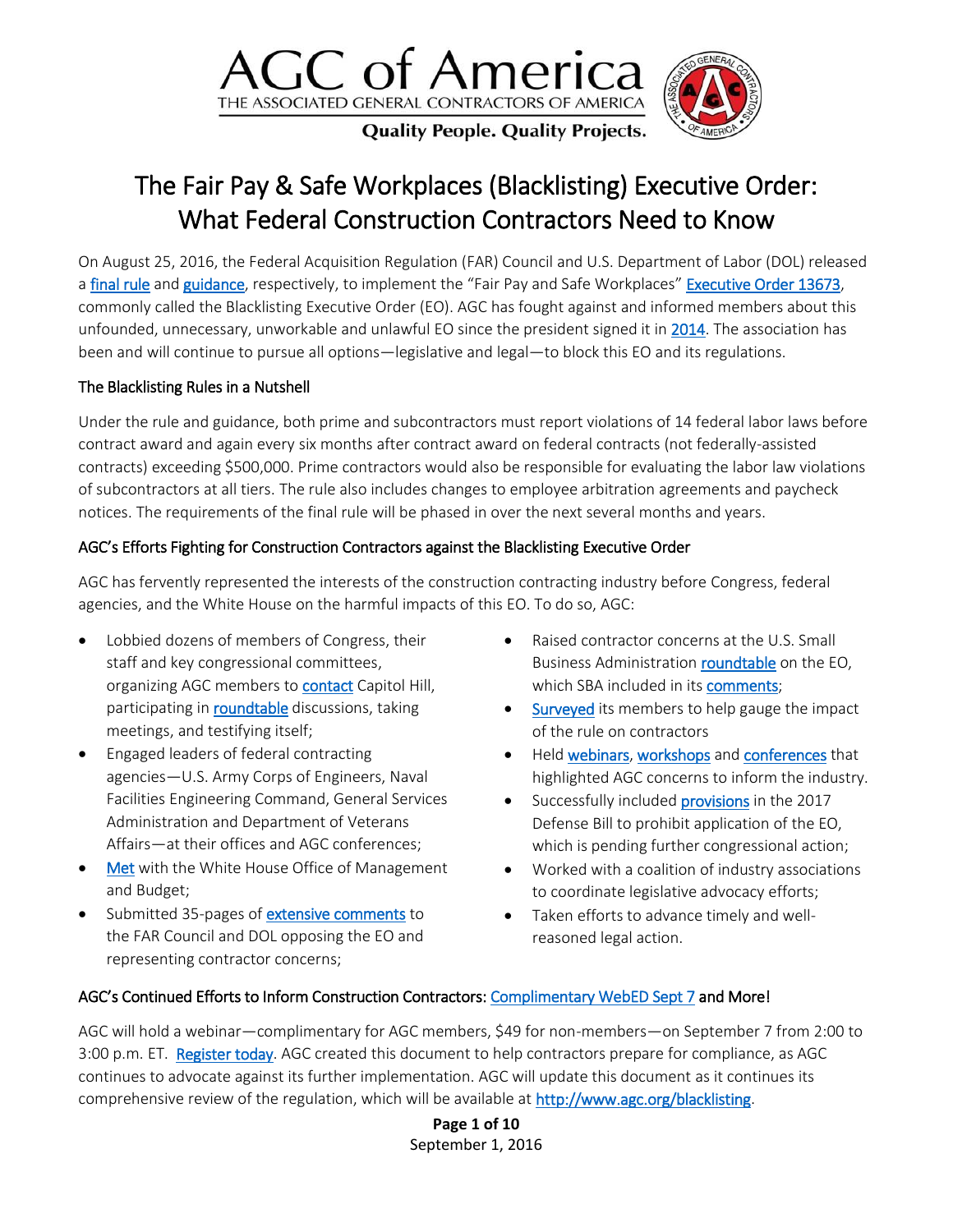# The Phase-In Timeline: Effective Date Deadlines for Compliance

The FAR Council's final rule sets forth a host of dates at which contractors will be subject to various mandates. The chart below sets forth several key effective dates for several of those mandates.

| <b>Effective Dates</b>                | <b>Rule Segment</b>                                                                                          | <b>Brief Explanation</b>                                                                                                                                                                                                                                                                                                                                                                                            |
|---------------------------------------|--------------------------------------------------------------------------------------------------------------|---------------------------------------------------------------------------------------------------------------------------------------------------------------------------------------------------------------------------------------------------------------------------------------------------------------------------------------------------------------------------------------------------------------------|
| October 25, 2015                      | Reporting period for labor<br>law decisions                                                                  | The Rule phases in the reporting period for disclosing various labor law<br>violations from one to three years. On October 25, 2016, contractors<br>will have to disclose their labor law violations rendered since October<br>25, 2015. Beginning on October 25, 2018, contractors will be<br>responsible for disclosing their applicable labor violations rendered<br>during the previous three years.            |
| September 12, 2016                    | DOL "preassessment" of<br>contractor labor records                                                           | The Rule and Guidance invite contractors-prime and subcontractors-<br>to contact DOL for a "preassessment" of a contractor's labor law<br>violations beginning September 12, 2016. Before voluntarily submitting<br>records to DOL, contractors should be fully aware of the reporting<br>requirements and are cautioned to seek legal review prior to<br>submission.                                               |
| October 25, 2016 to<br>April 24, 2017 | Prime contractors bidding<br>contract solicitations above<br>\$50 million must disclose<br>labor records     | Prime contractors are required to follow the requirements of labor law<br>violation disclosure portion of the Rule for federal solicitations for<br>contracts expected to exceed \$50 million issued on or after October 25,<br>2016.                                                                                                                                                                               |
| October 25, 2016                      | Arbitration agreement<br>restrictions take effect                                                            | Contractors with federal contracts of \$1 million or more are prohibited<br>from requiring their employees to enter into pre-dispute arbitration<br>agreements for disputes arising out of Title VII of the Civil Rights Act, or<br>any torts related to sexual assault or harassment.                                                                                                                              |
| January 1, 2017                       | Paycheck transparency<br>portion of the rule takes<br>effect                                                 | All contractors-on covered contracts and subcontracts that exceed<br>\$500,000 - must provide employees with pay stubs and notice if they<br>are independent contractors.                                                                                                                                                                                                                                           |
| April 25, 2017                        | Prime contractors bidding<br>contract solicitations above<br>\$500,000 must disclose labor<br>records        | Starting April 25, 2017, prime contractors are required to follow the<br>requirements of the labor law decisions disclosure portion of the Rule<br>for solicitations issued on or after October 25, 2016 for prime contracts<br>expected to exceed \$500,000, and resulting contracts.                                                                                                                              |
| October 25, 2017                      | Labor record disclosure Rule<br>applies to Subcontractors;<br>Prime contractors to flow<br>down requirements | Subcontractors are required to follow the labor law violation disclosure<br>requirements of the Rule for subcontracts exceeding \$500,000. Prime<br>contractors will flow down the applicable FAR clause and impose the<br>relevant requirements. It is at this juncture that prime contractors will<br>ultimately have to preform responsibility determinations of their<br>potential and existing subcontractors. |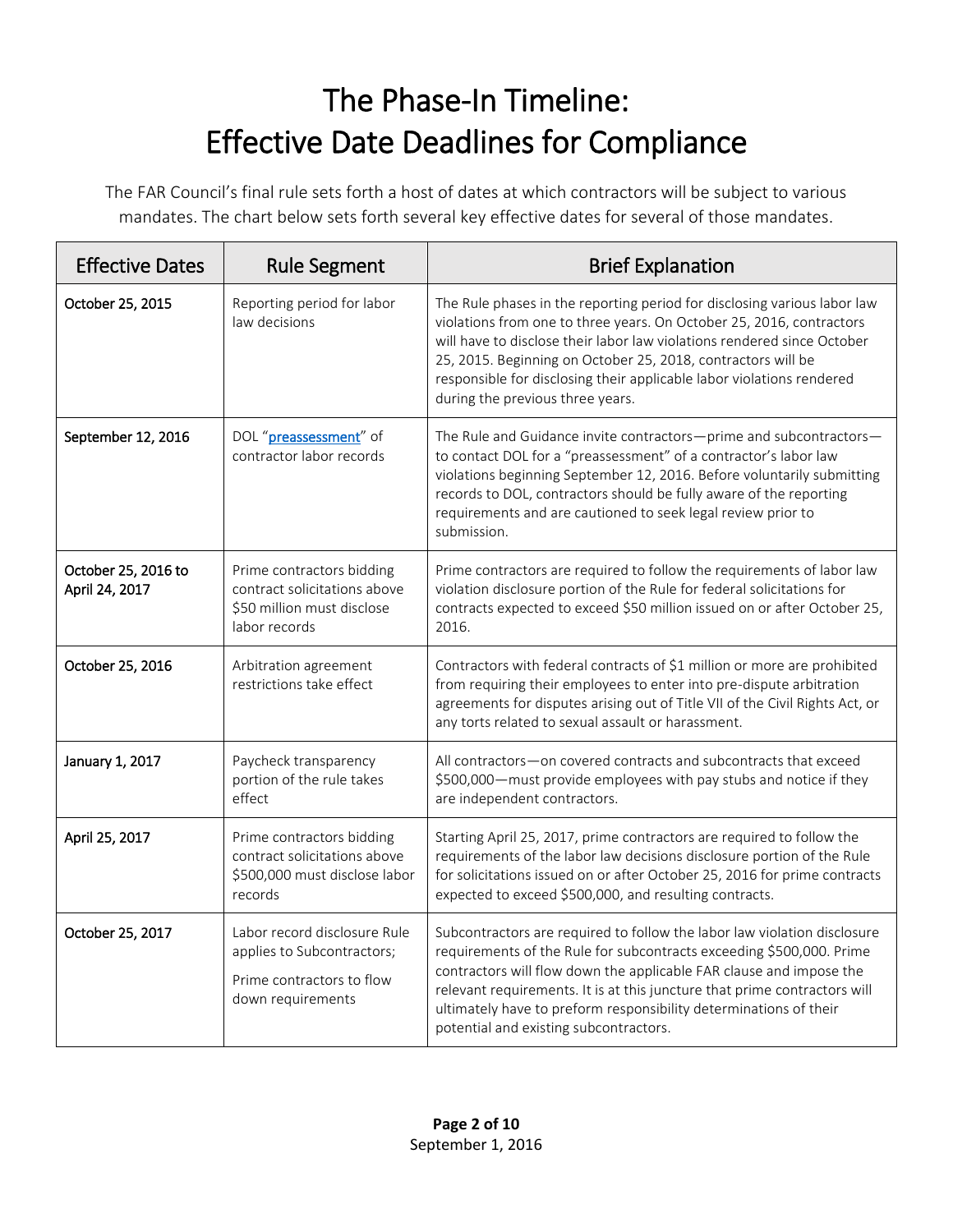## Fair Pay & Safe Workplaces (Blacklisting) Executive Order What Federal Construction Contractors Need to Know

#### Disclosure of Applicable Labor Law Violations to Federal Agencies

Under the FAR Council Final Rule, contractors and subcontractors will have to report applicable labor law violations to federal agencies during the solicitation process and after contract award twice a year. These requirements are phased-in over time for prime contractors and subcontractors based on the estimated contact value of the solicitation. If a contractor is not deemed "responsible" based on its labor law record, it could: (1) sign a labor compliance agreement with a labor enforcement agency; or (2) be recommended for suspension or debarment proceedings.

*PRIME CONTRACTORS:* Prime contractors will have to begin reporting their applicable labor law violations through the System for [Awards Management](https://www.sam.gov/portal/SAM/) (SAM) on solicitations for contracts estimated to exceed:

- $\bullet$  \$50 million issued on or after October 25, 2016;
- $\bullet$  \$500,000 issued on or after April 25, 2017.

For all solicitations issued between October 25, 2016, and October 24, 2017, prime contractors will NOT be responsible for reviewing their prospective or actual subcontractors' labor law violations.

Prime contractors will be responsible for reviewing their prospective or actual subcontractors' labor law violations—at all tiers—on:

- Solicitations for prime contracts estimated to exceed \$500,000 on or after October 25, 2017; AND
- Where potential and actual subcontracts exceed \$500,000\*
	- o \*Except for subcontracts for commercial-off-the-shelf (COTS) products (furniture, fixtures, equipment, electronics, etc.).

Review the Phase-In Timeline on page 2 for another way of understanding these timelines.

Prime contractors—especially those that bid federal contracts above \$50 million—should immediately begin the process of establishing programs within their companies to collect the applicable records and to transmit them in a carefully reviewed manner to federal agencies.

Prime contractors are also required to direct their prospective subcontractors to submit labor law decision information to DOL. Primes must consider DOL analysis and advice of subcontractors as primes make responsibility determinations on their prospective subcontractors. The rule notes that "[s]ubcontractors must update the information semiannually." However, the rule does not explain to whom subcontractors will report semiannually—prime contractors or DOL.

#### **Page 3 of 10** September 1, 2016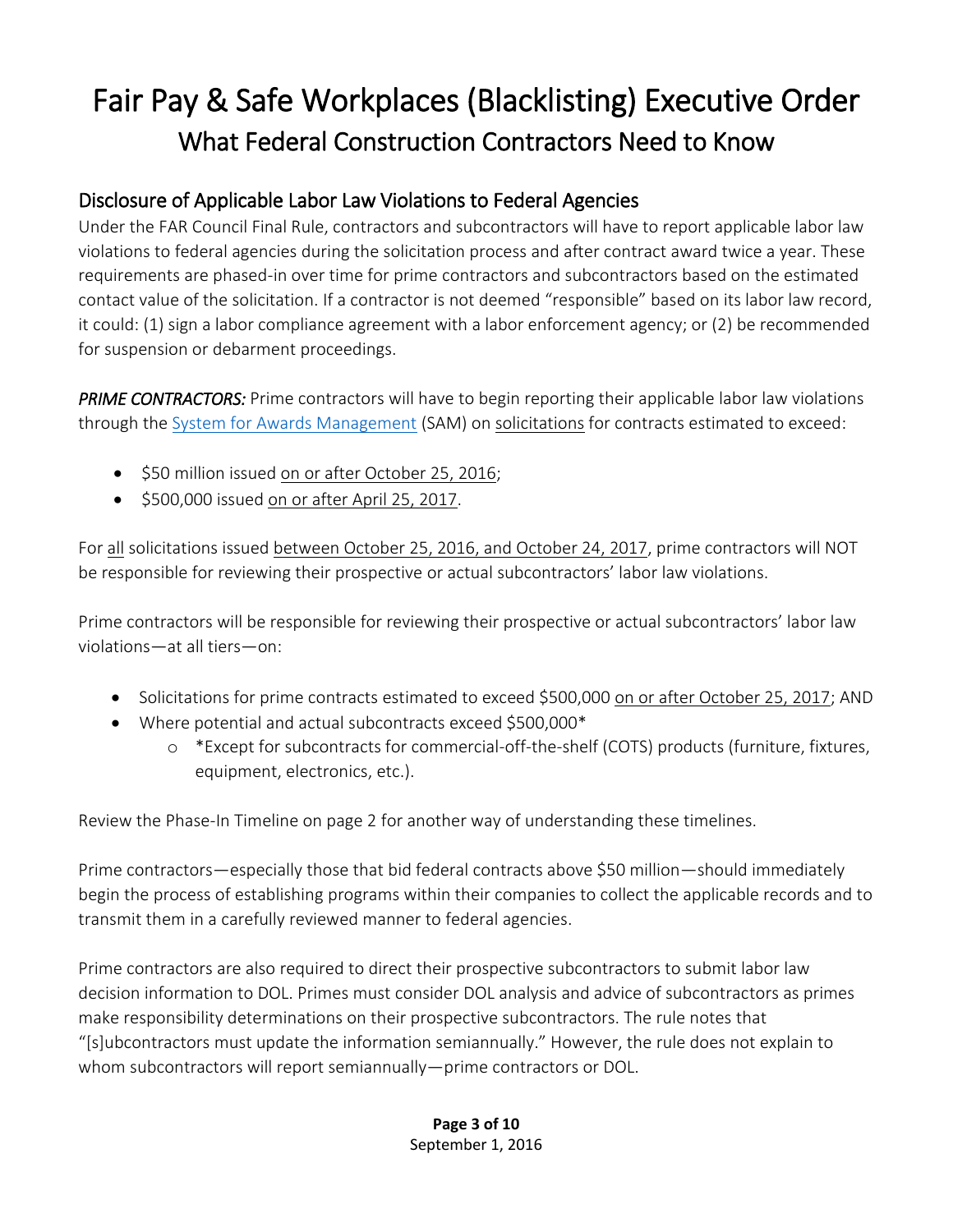*SUBCONTRACTORS:* Subcontractors at all tiers will have to begin reporting their applicable labor law violations on subcontracts:

- Estimated to exceed \$500,000, except for subcontracts for COTs; AND
- Stemming from solicitations for prime contracts issued on or after October 25, 2017.

These reports will occur once during the solicitation process and twice annually after subcontract award. The subcontractors will report the information to DOL. If DOL has not completed its review of subcontractor labor compliance records within three business days, subcontractors would seemingly submit the records to prime contractors.<sup>1</sup> Subcontractors should begin the process of establishing programs within their companies to collect the applicable records and to transmit them in a carefully reviewed manner to DOL or prime contractors.

## Applicable Labor Law Violations

Before they can receive a contract, prospective contractors must disclose violations from the reporting period (the previous three years, once the rule is fully phased in) of 14 workplace protections, including those addressing wage and hour, safety and health, collective bargaining, family and medical leave, and civil rights protections. Specifically, the following federal laws and executive orders are covered:

- the Fair Labor Standards Act;
- the Occupational Safety and Health Act;
- the Migrant and Seasonal Agricultural Workers Protection Act;
- the National Labor Relations Act;
- the Davis-Bacon Act;
- the Service Contract Act;
- Executive Order 11246 of September 24, 1965 (Equal Employment Opportunity);
- Section 503 of the Rehabilitation Act of 1973;
- the Vietnam Era Veterans' Readjustment Assistance Act;
- the Family and Medical Leave Act;
- Title VII of the Civil Rights Act of 1964;
- the Americans with Disabilities Act of 1990;
- the Age Discrimination in Employment Act of 1967; and
- Executive Order 13658 of February 12, 2014 (Establishing a Minimum Wage for Contractors).

While the EO also covers equivalent state laws, only violations of occupational safety and health "State Plans" that have been formally approved by OSHA must be reported initially.

 $\overline{a}$ 

<sup>&</sup>lt;sup>1</sup> See footnote 3 for more information.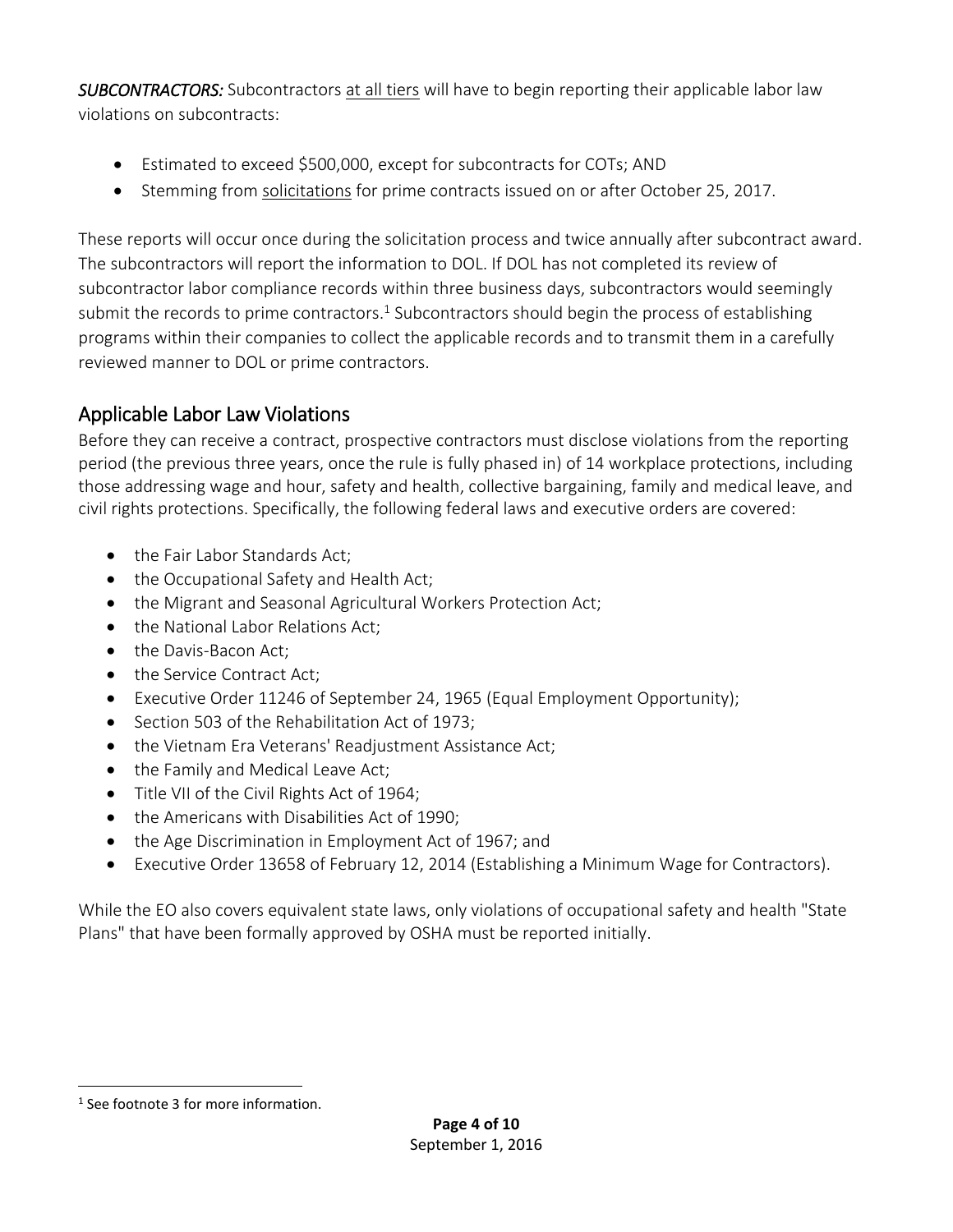#### Information about Labor Law Violations Reported

If a contracting officer initiates a responsibility determination and the contractor has indicated it has labor violations that resulted in administrative merits determinations, civil judgments, or arbitral awards during the reporting period, the contractor will be asked for the following information:

- The labor law violated:
- The case number, inspection number, charge number, docket number, or other unique identification number;
- The date rendered; AND
- The name of the court, arbitrator(s), agency, board, or commission that rendered the determination or decision.

The information above will be publically reported and available in SAM. Contractors are also allowed to submit evidence of mitigating circumstances, remedial measures and subsequent compliance with labor laws to contracting officers. That mitigating/remedial information will not be made public, unless the contractor specifically requests it to be so.

## The Applicable Reporting Period for Labor Law Violation Disclosure

Prime contractors and subcontractors must disclose decisions regarding labor violations that were rendered against them within the 3-year period preceding the date of the disclosure. This 3-year disclosure period will be phased in during the first years of implementing the final rule, so that no contractor or subcontractor need disclose any decisions regarding labor violations that were rendered against them before October 25, 2015.

## Applicable Entity that Must Report Labor Law Violations

The requirement to represent and disclose labor law violations applies to the legal entity whose name and address is entered on the bid/offer and that will be legally responsible for performance of the contract. The legal entity that is the offeror does not include a parent corporation, a subsidiary corporation, or other affiliates. A corporate division is part of the corporation. If the offeror is not itself a separate legal entity, each concern participating in the joint venture must separately comply with the representation and disclosure requirements.

## Post-Award Labor Law Violation Reporting

After contract award, prime and subcontractor must report any new labor law violations at least twice a year. The prime contractor may use the six month anniversary date of contract award, or may choose a date before that six-month anniversary.

## The Determination of Whether a Contractor is "Responsible"

Under the FAR, the federal government may only consider and award contracts to "responsible" contractors. As such, the FAR requires federal procurement agency contracting officers (COs) to

> **Page 5 of 10** September 1, 2016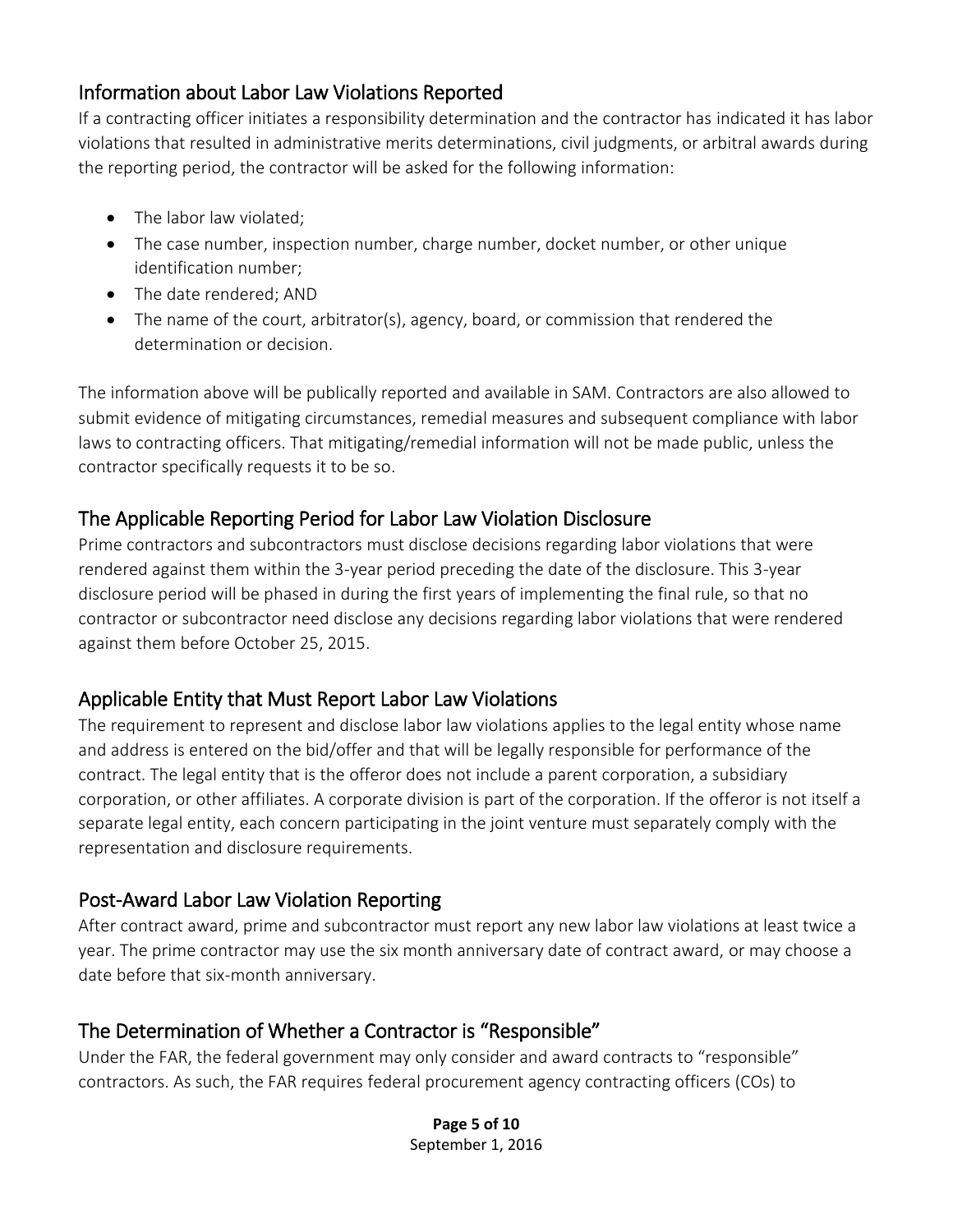determine whether interested contractors are responsible—considering a variety of factors, including the contractor's record of integrity and business ethics in context of labor violations—during the solicitation process. This is something that routinely happens in the federal contracting arena, generally with little fanfare. Nevertheless, under the under this EO, this process and the potential for fanfare may change.

#### *DOL/PROCUREMENT AGENCY REVIEW OF PRIME CONTRACTORS' LABOR LAW VIOLATIONS*

The FAR Council final rule requires agency labor compliance advisors (ALCAs)—senior agency officials at each contracting agency who will have primary responsibility for implementation of the EO—to provide COs with analysis and advice, including a recommendation, to COs on the responsibility of a potential prime contractor based on its labor law violation record. An ALCA's advice must include one of the following recommendations about the prospective prime contractor's record of labor law compliance:

- The record supports a finding, by the CO, of a satisfactory record of integrity and business ethics, i.e., the contractor is responsible;
- The record supports a finding, by the CO, of a satisfactory record of integrity and business ethics, but the prospective contractor needs to commit, after award, to negotiating a labor compliance agreement or another acceptable remedial action;
- The record could support a finding, by the CO, of a satisfactory record of integrity and business ethics, only if the prospective contractor commits, prior to award, to negotiating a labor compliance agreement or another acceptable remedial action;
- The record could support a finding, by the CO, of a satisfactory record of integrity and business ethics, only if the prospective contractor enters, prior to award, into a labor compliance agreement; or
- The record support a finding, by the CO, of a satisfactory record of integrity and business ethics, and the agency suspending and debarring official should be notified in accordance with agency procedures.

The ALCA provides this recommendation in order to inform the CO's assessment of the prospective contractor's integrity and business ethics, as the CO ultimately makes the determination as to whether a prime contractor is "responsible," not the  $ALCA<sup>2</sup>$  And, similarly, the CO ultimately selects which of these five options best reflects the course of action necessary for the potential prime contractor to be considered for contract award.

#### *SMALL BUSINESS PRIME CONTRACTORS*

 $\overline{a}$ 

In the event a CO finds a prospective small business prime contractor to be "nonresponsible" in the context of this regulation, the CO must refer that small business to the U.S. Small Business Administration for a Certificate of Competency. There is no mention of such special treatment for small business subcontractors when DOL recommends or prime contractors determine a small business subcontractor to be nonresponsible.

<sup>&</sup>lt;sup>2</sup> The final rule instructs COs to request that ALCAs provide their assessments within three business days of the request, or another time period determined by the CO.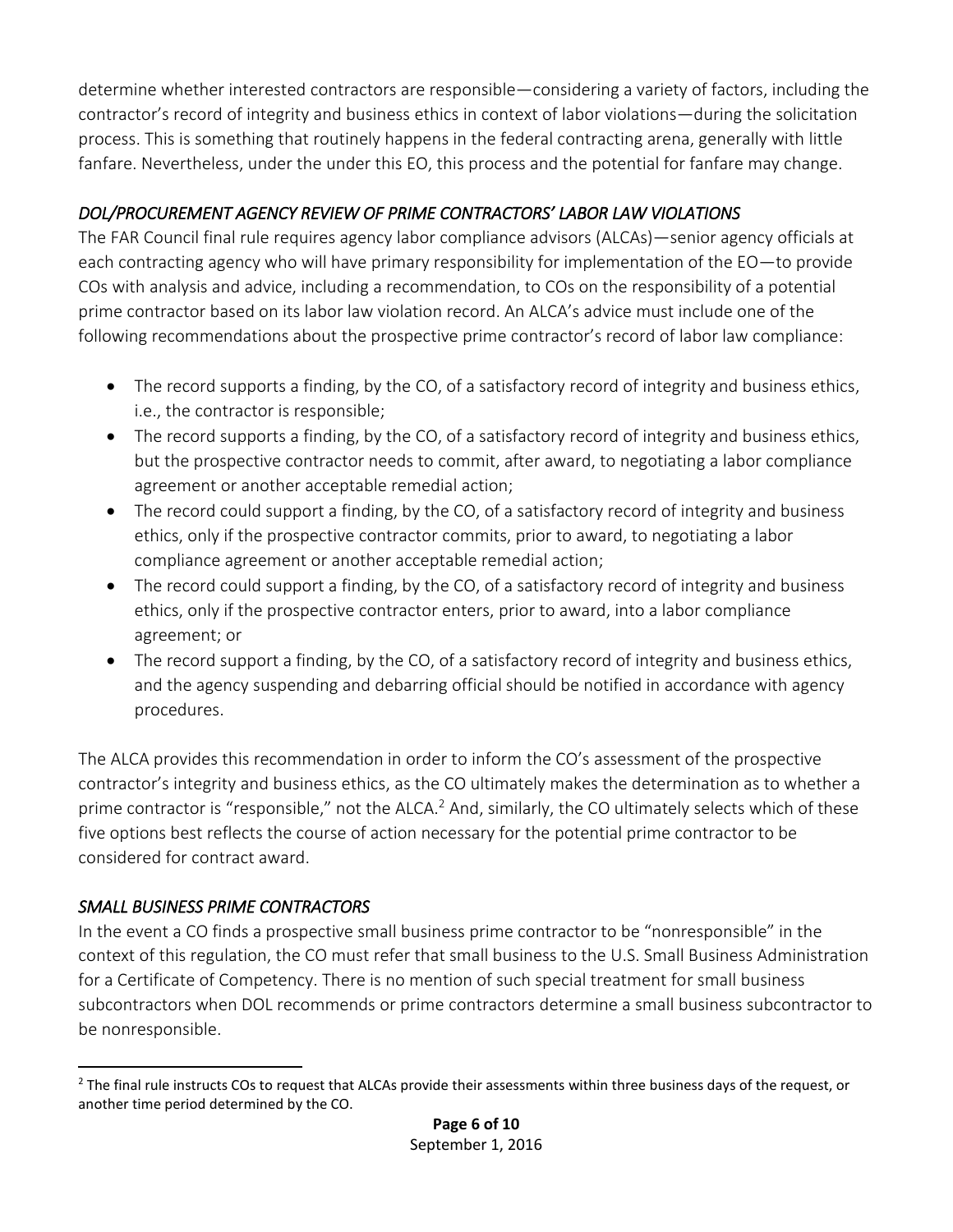#### *DOL/PRIME CONTRACTOR REVIEW OF SUBCONTRACTORS' LABOR LAW VIOLATIONS*

Subcontractors must report their labor law violations directly to DOL before and after contract award, just as prime contractors. The Department will provide subcontractors with an "assessment" of its labor record and provides a recommendation for prime contractors. The subcontractor must represent to the prime contractor that it has disclosed all labor violations to DOL. However, the DOL assessment of the prospective subcontractor is not directly transmitted to the prime contractor, but rather returned to the subcontractor. The subcontractor, in turn reports to the prime contractor on the DOL assessment.

In the event the subcontractor either (1) disagrees with the DOL assessment/recommendation; or (2) DOL has not provided its assessment within three business days, then the subcontractor may have to submit the information to the prime contractor.<sup>3</sup> In either, case, the prime contractor is ultimately charged with making the determination as to whether a subcontractor is "responsible."

Assuming DOL transmits a timely assessment to the subcontractor, the subcontractor will notify the prime contractor of DOL's assessment. If the subcontractor disagrees with that assessment—which could include the recommendation for signing or altering labor compliance agreements—then the subcontractor must provide the prime contractor with information about all disclosed labor law violations that have been determined to be serious, repeated, willful and/or pervasive by DOL and any other information the subcontractor deems necessary to show it is responsible.

With the realistic possibility that DOL will not be able to provide timely assessments or recommendations of subcontractors, then prime contractors should have the capabilities to internally preform similar reviews as ALCAs and COs when applicable subcontractors begin making their disclosures in October 2017. That stated, a prime contractor or subcontractor, acting in good faith, is not liable for misrepresentations made by its subcontractors about labor law decisions or labor compliance agreements.

The final rule sets forth a timeline for prime contractor responsibility determinations. That timeline instructs that prime contractors must compete their assessment:

- For subcontracts awarded within 5 days of the prime contract award or that become effective within five days of prime contract award, no later than 30 days after subcontract award;<sup>4</sup> OR
- For all other subcontracts, prior to subcontract award.

 $\overline{a}$ <sup>3</sup> The rule states, that "[i]f DOL does not provide advice to the subcontractor within three business days of the subcontractor's disclosure of labor law decision information . . . and DOL did not previously advise the subcontractor that it needed to enter into a labor compliance agreement . . . the [prime] Contractor may proceed with making a responsibility determination using available information and business judgment." The rule requires prime contractors to have their subcontractors submit relevant labor law violation information to DOL. However, it does not appear to affirmatory state that subcontractors must or may submit such relevant information to prime contractors, even in the event of DOL failing to meet its deadlines. Prime contractors, seemingly, would have to use information publically available through the [Federal Awardee](https://www.fapiis.gov/fapiis/index.action)  [Performance and Integrity Information System](https://www.fapiis.gov/fapiis/index.action) if the subcontractor refused to provide further information.

<sup>4</sup> This language appears to allow prime contractors to conduct their assessments not only after prime contractor award but also after subcontract award.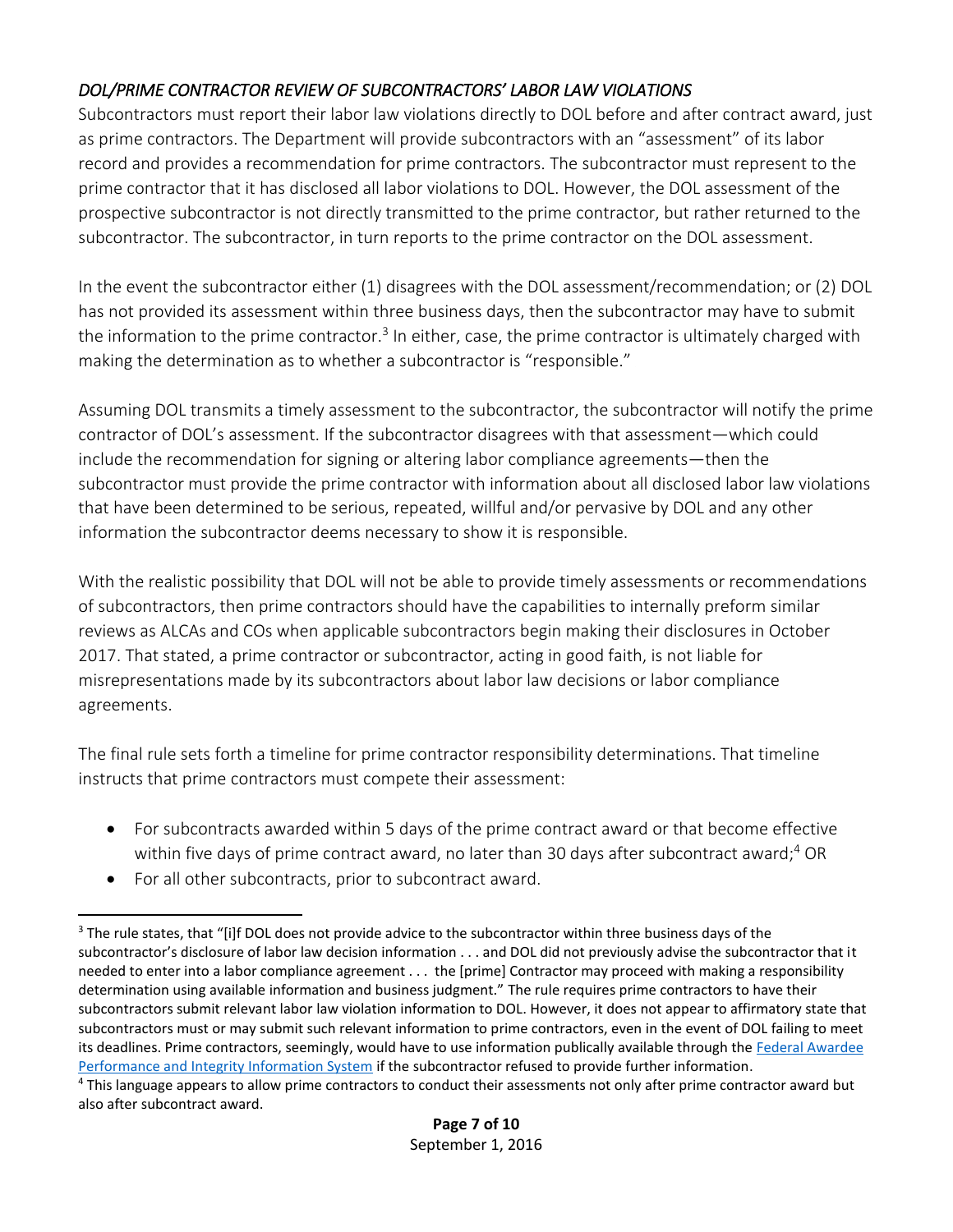Most prime construction contractors will likely fall under the first category when it comes time to review potential subcontractors, as subcontract awards typically come after the prime contract is awarded in construction. Again, prime contractors are ultimately responsible for the assessment of all subcontractors—at all tiers—with subcontracts exceeding \$500,000, except those for COTS items. The rule allows for subcontractor flowdown of these responsibility determinations.

#### *PRIME CONTRACTOR AND SUBCONTRACTOR PRE-ASSESSMENT*

There also is now a process by which contractors can voluntarily go to DOL for [pre-assessment](https://www.dol.gov/asp/fairpayandsafeworkplaces/PreAssessment.htm) of their violations before bidding on contracts. The FAR rule states that contractors should encourage prospective subcontractors to seek such a pre-assessment from DOL. However, before voluntarily submitting records to DOL, all contractors should be fully aware of the reporting requirements and are cautioned to seek legal review prior to submission.

#### Labor Law Compliance Agreements

As noted above, an ALCA can recommend and a CO can request that a prime contractor enter into "labor compliance agreements" to enable that contractor to be considered for contract award. A contractor may enter into such an agreement with one or more enforcement agencies to address appropriate remedial measures, compliance assistance, steps to resolve issues to increase compliance with labor laws, or "other related matters." AGC is very concerned that such nebulous agreements place contractors in a difficult place when negotiating with enforcement agencies—completely disinterested in the procurement or delivery of a federal construction contracts—in order to be considered for contract award. There appears to be no limitation on:

- The duration of such agreements;
- The frequency of such agreements;
- The depth of training, mitigation or remedial action required;
- The frequency or depth of any recordkeeping or reporting they might require;
- The circumstances under which enforcement agencies might require a firm to go so far as to engage a third-party monitor; or
- The "related matters" enforcement agencies might require a firm to address.

#### *NOTIFICATION OF & CHALLENGING THE NEED FOR A LABOR COMPLIANCE AGREEMENT*

If an ALCA recommends that a prospective prime contractor needs to enter a labor compliance agreement, whether before or after contract award, the CO must provide notice of that recommendation to the prospective prime contractor. A prospective prime contractor must respond as indicated as to whether it will or will not negotiate. The failure of such a contractor to enter into a labor compliance agreement or take other remedial action within six months of contract award "may result in the application of a contract remedy," seemingly termination, but that remains undefined. There rule does not include a path to challenge or object to negotiating or signing a labor compliance agreement.

> **Page 8 of 10** September 1, 2016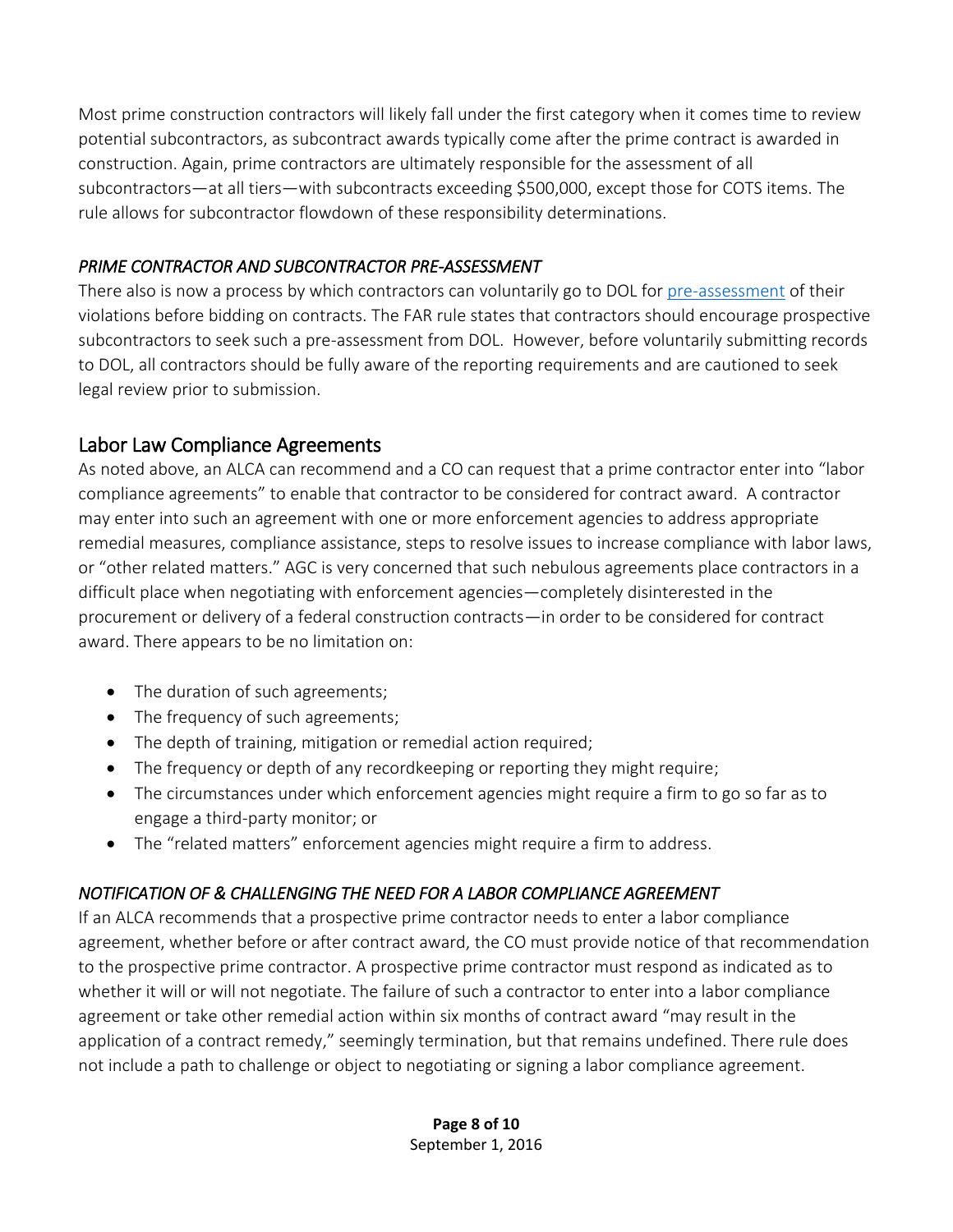#### Potential for Whistleblower Participation

Members of the public will be able to contact ALCAs with information they feel should have been disclosed about contractors' labor violations. Contact information for all ALCAs will be made available on the DOL's website. As such, contractors must be certain that they are accurately reporting their labor compliance records, or subject themselves to potential whistleblower actions. That stated, only information regarding labor law violations that resulted in administrative merits determinations, civil judgments, or arbitral awards will be considered, defined in the DOL guidance. Mere allegations of violations will not be considered.

#### Paycheck Transparency

The final rule requires covered contractors and subcontractors to provide wage statements that contain: 1) hours worked, 2) overtime hours, 3) rate of pay, 4) gross pay, and 5) an itemization of each addition to and deduction from gross pay. If a significant portion of the contractor's workforce is not fluent in English, the wage statement must also be provided in the language(s) other than English in which that portion or those portions of the workforce are fluent. The wage statement provided to workers who are exempt from overtime pay under the Fair Labor Standards Act need not include a record of hours worked if the contractor informs the individuals of their exempt status. The wage statement must be provided every pay period.

The rule also requires contractors to provide workers who are independent contractors a notice informing them that they are being treated as independent contractors. The notice must be separate from any independent contractor agreement with the individual. It must be provided at the time that the independent contractor relationship is established, before the worker performs any work under the contract, and again each time the worker begins work on a new contract.

#### Pre-Dispute Arbitration Agreements

The final rule requires contractors with contracts exceeding \$1 million to agree that the decision to arbitrate claims arising under Title VII of the Civil Rights Act of 1964, or any tort related to or arising out of sexual assault or harassment, be made only with the voluntary consent of employees or independent contractors after such disputes arise, subject to certain exceptions. This requirement also applies to subcontractors with subcontracts exceeding \$1 million, except for subcontracts for the acquisition of commercial items. Exceptions are provided for employees covered by collective bargaining agreements and for independent contractors under certain circumstances.

#### More to Come & Your Questions

There are more facets of this rule with which contractors will need to become familiar, including the balancing test federal agencies and prime contractors will have to consider when making responsibility determinations, what type or number of violations are considered serious, repeated, pervasive, or willful, the details of what types of violations are considered reportable under the definitions of administrative merits determinations, civil judgments and arbitral awards. AGC will continue to provide more information as it continues to review this regulation and hear member concerns. Please send your

> **Page 9 of 10** September 1, 2016